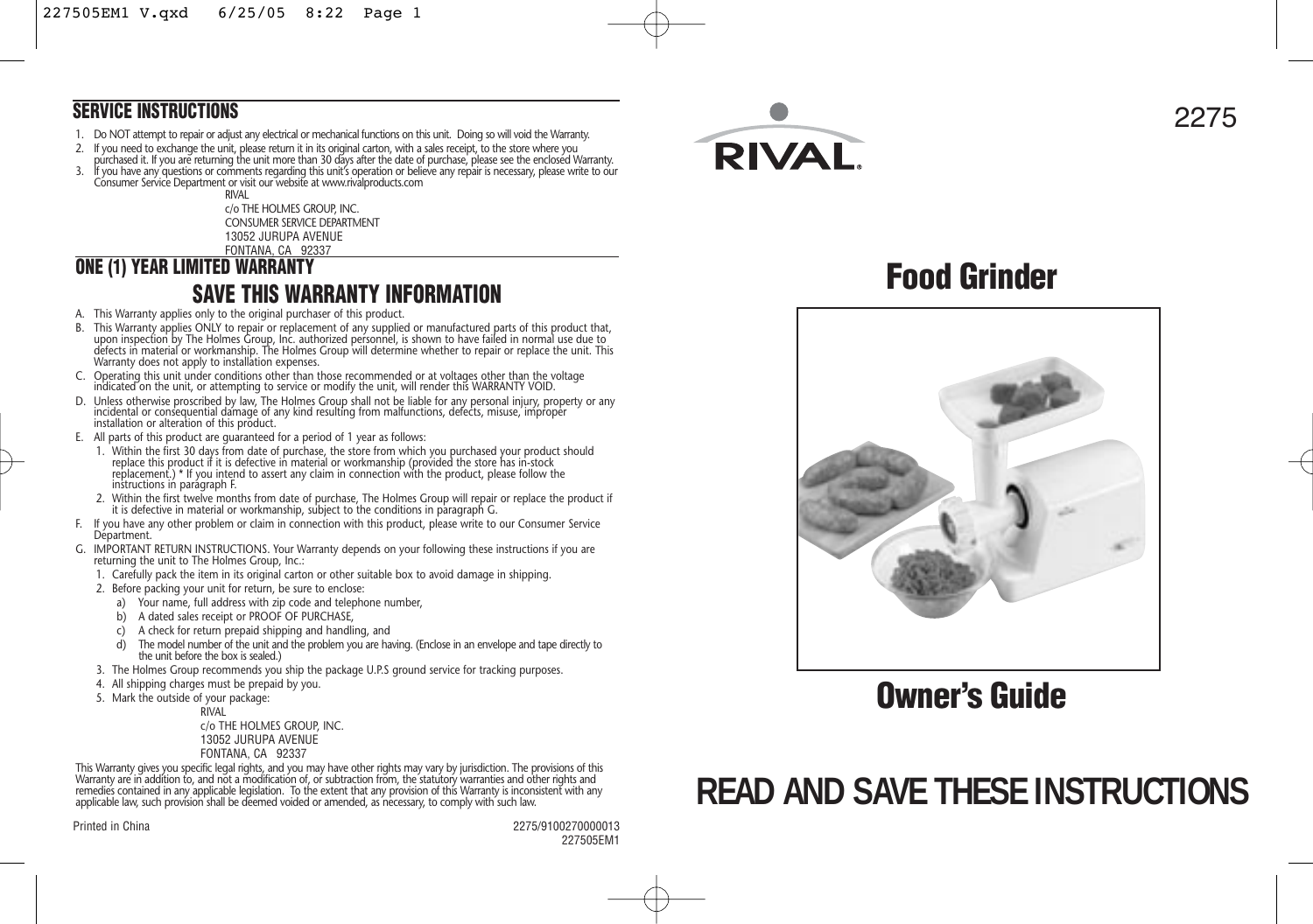# **IMPORTANT SAFEGUARDS**

**When using electrical appliances, basic safety precautions should always be followed, including the following:** 

- 1. Read all instructions before using.
- 2. To protect against the risk of electrical shock, do not immerse the power unit, cord or plug in water or other liquid.
- 3. Close supervision is necessary when any appliance is used by or near children.
- 4. Unplug from outlet when not in use, before putting on or taking off parts, and before cleaning.
- 5. Avoid contacting moving parts. Never feed food by hand. **NOTE:** ALWAYS USE THE FOOD PUSHER.
- 6. Do not operate any appliance with a damaged cord or plug, or after appliance malfunctions, or is dropped or damaged in any manner. Return appliance to the nearest authorized service facility (see warranty) for examination, repair or electrical or mechanical adjustment.
- 7. The use of attachments not recommended or sold by Rival® may cause fire, electric shock or injury.
- 8. Do not use outdoors.
- 9. Do not let cord hang over edge of table or counter or touch hot surfaces, including the stove.
- 10. To avoid the risk of cut type injury, do not use fingers to scrape food away from the discharge disc while appliance is operating.

# **SAVE THESE INSTRUCTIONS**

This appliance is for **HOUSEHOLD USE ONLY.** No user-serviceable parts inside. Power Unit never needs lubrication. Do not attempt to service this product. Do not immerse power unit, cord or plug in water or other liquid.

# **POLARIZED PLUG**



This appliance has a polarized plug (one blade is wider than the other). As a safety feature, this plug will fit in a polarized outlet only one way. If the plug does not fit fully in the outlet, reverse the plug. If it still does not fit, contact a qualified electrician. Do not attempt to defeat this safety feature.

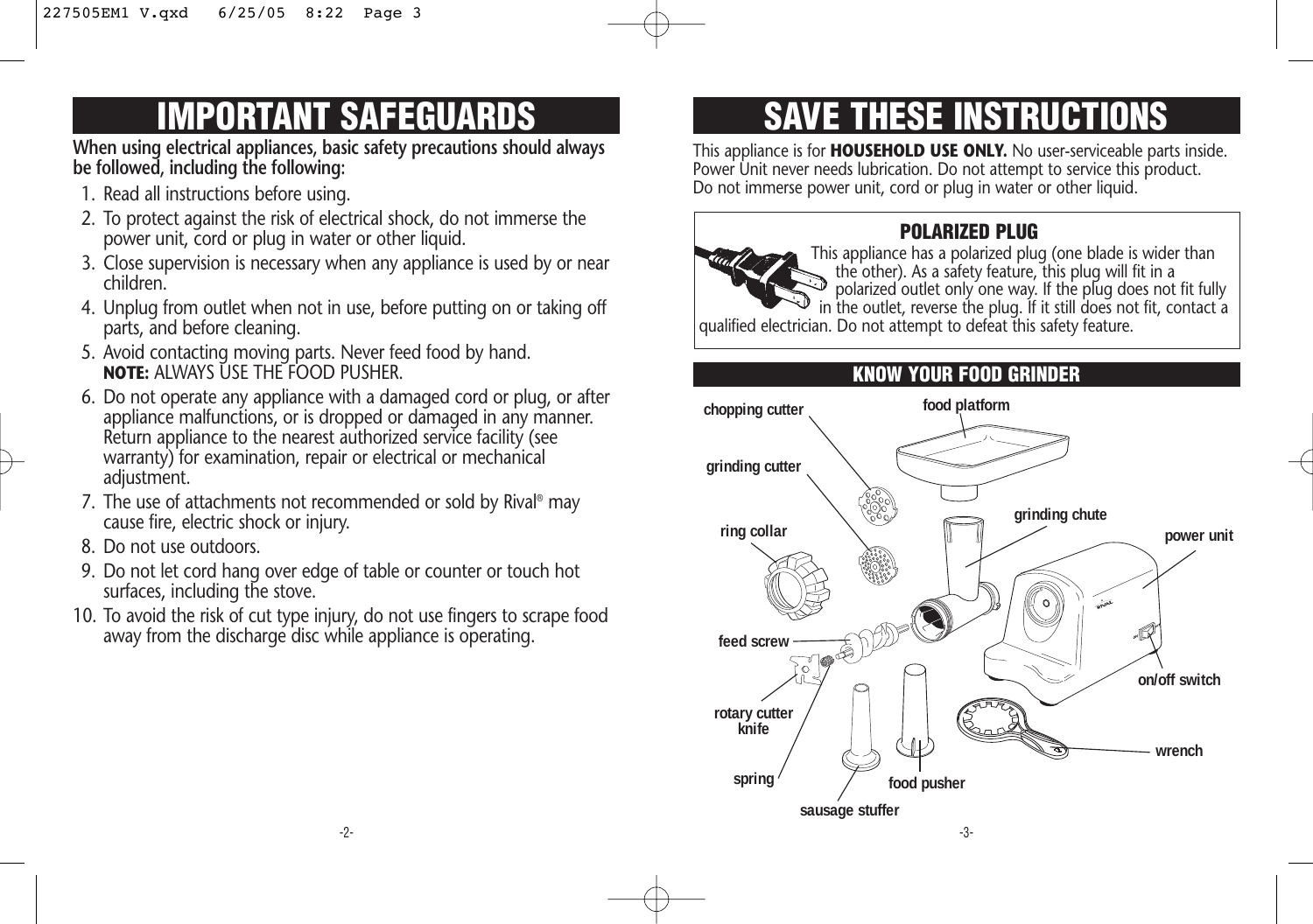### **HOW TO DETERMINE WHICH CUTTER TO USE**

These are only a few suggestions. Choose the cutter to fit your personal tastes or recipes.

### **GRINDING CUTTER**

For finely ground texture: to make pâtés, spreads, hamburger, chopped liver, baby food, etc.

#### **CHOPPING CUTTER**

For coarsely ground texture: vegetables, coarsely chopped beef for chili or soups, relishes, etc.

### **HOW TO ASSEMBLE YOUR FOOD GRINDER**

**NOTE:** Before using first time, disassemble and wash GRINDING CHUTE parts thoroughly. See page 5 for cleaning instructions.

- 1. Hold GRINDING CHUTE as shown. Insert FEED SCREW into GRINDING CHUTE (fig. 1).
- 2. Slide spring over shaft and into end of FEED SCREW (fig. 2).
- 3. Place the ROTARY CUTTER KNIFE on FEED SCREW SHAFT so that the sharp edge is toward the CHOPPING CUTTER DISC. Be sure KNIFE rests fully on SPRING (fig. 3).
- 4. Place either the grinding or CHOPPING CUTTER DISC on shaft. "Ears" of cutter must fit in notches of GRINDING CHUTE (fig. 4). **fig. 4 fig. 5 fig. 6**
- 5. Screw RING COLLAR until tight against CUTTERS. If it binds, back up and start again until COLLAR screws on easily. The last turn is harder as the SPRING is compressed (fig. 5). **NOTE:** when properly assembled, SHAFT will protrude from CUTTER DISC. If not tightened securely, unit will not grind properly. Use WRENCH to tighten if necessary.

6. Slide FOOD PLATFORM snugly onto GRINDING CHUTE. Do not operate without FOOD PLATFORM in place (fig. 6).



7. Place GRINDING CHUTE at a right angle to POWER UNIT and insert shaft as shown. You can feel GRINDING CHUTE fit into place. Rotate GRINDING **fig. 7** CHUTE into position as far as it will go (fig. 7).

**NOTE:** GRINDING CHUTE will not fit snugly if BLACK GASKET encircling shaft is not in place.

### **HOW TO USE YOUR FOOD GRINDER**

- 1. Position on counter. Plug into 120 volt AC outlet.
- 2. Place shallow wide bowl under GRINDING CHUTE to catch food.
- 3. Cut food into strips or cubes just smaller than the opening on GRINDING CHUTE.
- 4. Turn motor on. (**NOTE:** Always turn grinder "ON" before adding food.)
- 5. Place food onto FOOD PLATFORM. Feed food into the GRINDING CHUTE with the FOOD PUSHER slowly and evenly. Most food will feed into grinder without force.

If pressure is required, use FOOD PUSHER. Push gently – do not force. **CAUTION:** Do not feed by hand. Use the FOOD PUSHER provided. Keep fingers away from the CUTTERS while operating.

# **HOW TO CLEAN YOUR FOOD GRINDER**

- **CAUTION:** Always unplug power unit when not in use, before inserting or removing parts, and before cleaning.
- **CAUTION:** Never immerse power unit in water. Wipe with a damp cloth.
- 1. With unit unplugged, remove GRINDING CHUTE from power unit by turning slightly to the right. Pull GRINDING CHUTE out.
- 2. Unscrew RING COLLAR. Remove CUTTER DISC, ROTARY CUTTER KNIFE, SPRING and FEED SCREW from the GRINDING CHUTE SHAFT.
- 3. Wash these components, including GRINDING CHUTE, in hot soapy water. Rinse and dry thoroughly. Parts should not be washed in dishwasher.
- 4. The CUTTER DISCS and CUTTER KNIFE should be coated with cooking oil after washing to keep them lubricated and rust free.

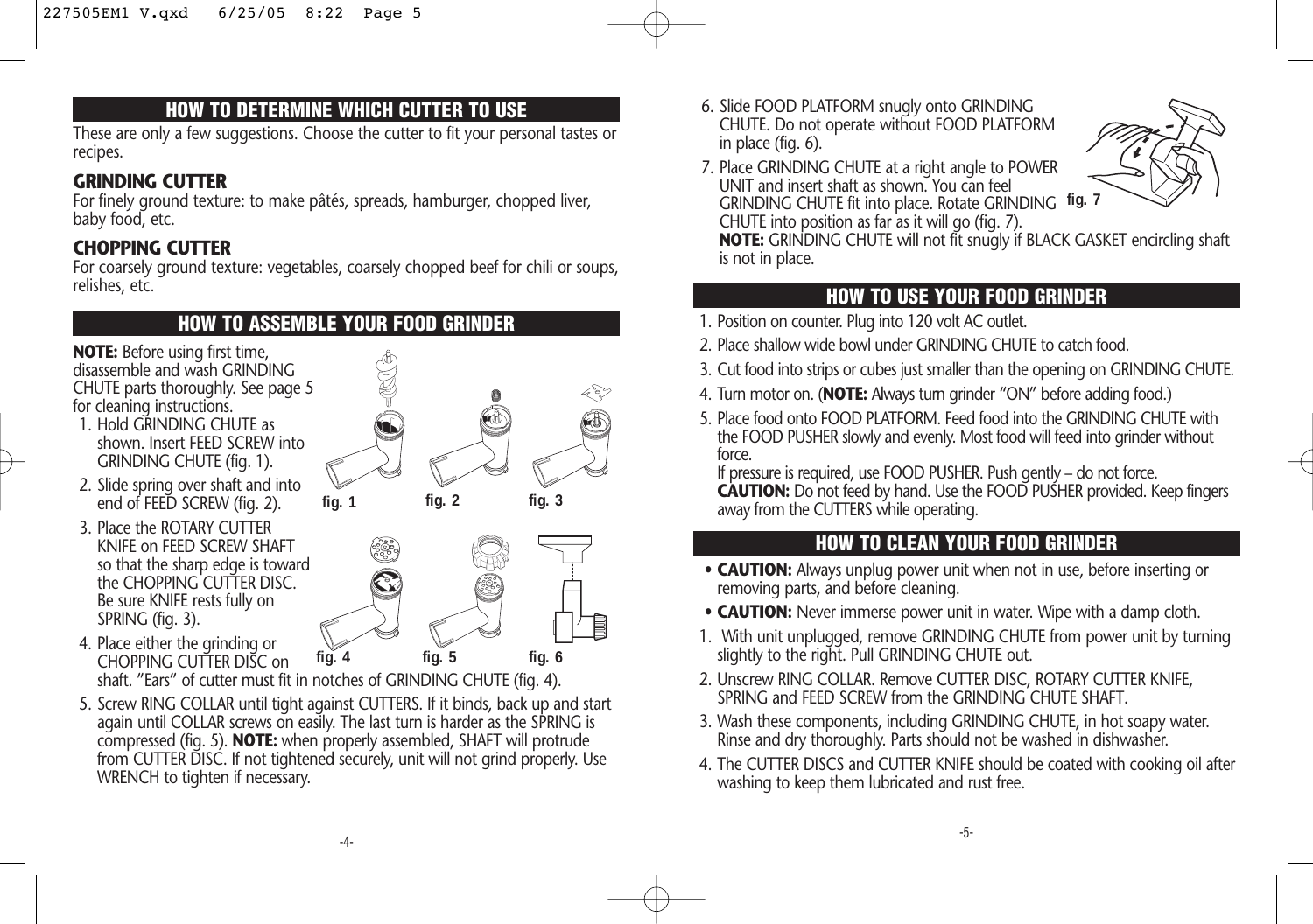#### **TIPS**

- Raw meat or fish should be thoroughly chilled before grinding for minimum loss of juices. During extensive grinding, fats from meats can build up inside GRINDING CHUTE, slowing down the grinding efficiency and loading motor. Stop the grinder, remove the GRINDING CHUTE, wash parts in hot water and reassemble.
- Be sure food is free of bone, tough tendon, nut shells, etc., before grinding.
- Freshly ground meat should be refrigerated and cooked within 24 hours.
- Handle ground meat lightly to avoid packing it. To divide into even servings, shape into balls first, then gently flatten these to the desired thickness. If you season the patties when turning them, or after cooking, you will avoid the packing that comes from working the seasoning into the raw ground meat. Patties may be broiled or pan broiled with equal success. Do not flatten patties in the pan with spatula – this removes desirable juices from the meat.
- When cooking extra-lean meat, a little fat or liquid (such as suet, eggs, evaporated milk) will increase the meat flavor and juiciness, and make it more tender. Proportions: 2 eggs, 4 tablespoons of evaporated milk or ground suet for each pound or ground meat.
- For chili, use chopping cutter to coarsely grind beef. Flavor and texture of chili as well as hamburger casseroles and soups, are greatly improved using coarsely ground meat.
- Good quality beef, freshly ground and used at once, needs only light shaping. You may wish to add some freshly ground onions or chives for additional flavor.

# **THE RECIPES**

#### **PECAN-CHEESE BALL**

1 package (8-oz.) sharp cheddar cheese 1 small onion 1 package (3- to 4-oz.) Roquefort cheese 1 teaspoon garlic salt 1 ⁄2 to 3 ⁄4 cup chopped pecans

Cut cheese and onion in to small cubes and grind using grinding cutter. Sprinkle with salt and mix thoroughly. Chill. Shape into a ball and roll in chopped pecans. Serve with crackers. Yield: 1 cheese ball

#### **FRESH CRAN-APPLE RELISH**

2 apples, quartered and cored not remove peel)

2 cups fresh cranberries 1 orange, cut in eighths and seeded (do not 1 ⁄2 cup to 1 cup sugar (optional)

Grind fruits using either cutting disc. Alternate cranberries with apples and oranges. Add sugar to taste. Chill thoroughly before serving. Makes 5 to 6 cups.

#### **SAUCY HAMBURGER STEAKS**

1<sup>1/2</sup> pounds boneless beef chuck roast 4 teaspoons Worcestershire sauce 1/2 small onion<br>2 cans (10-oz.) cream of mushroom soup 2 eggs, slightly beaten 2 cans (10-oz.) cream of mushroom soup 1 to 2 tablespoons prepared mustard

⁄4 cup dry bread crumbs 1 tablespoon dried parsley flakes

Grind beef and onion using grinding cutter; set aside. Combine soup, mustard. Worcestershire sauce and horseradish to form a smooth sauce. Remove 1/3 cup sauce and combine with ground beef and onions. Add eggs, bread crumbs and parsley. Shape into 8 patties. In a large skillet over medium heat, brown patties on both sides (approximately 5 minutes per side). Remove patties. Pour off excess grease. Return patties to skillet. Spoon sauce over each. Cover and allow to simmer 10 to 15 minutes, turning and basting occasionally with sauce. Serve "steaks" with gravy over rice, noodles or potatoes if desired. Makes 8 servings.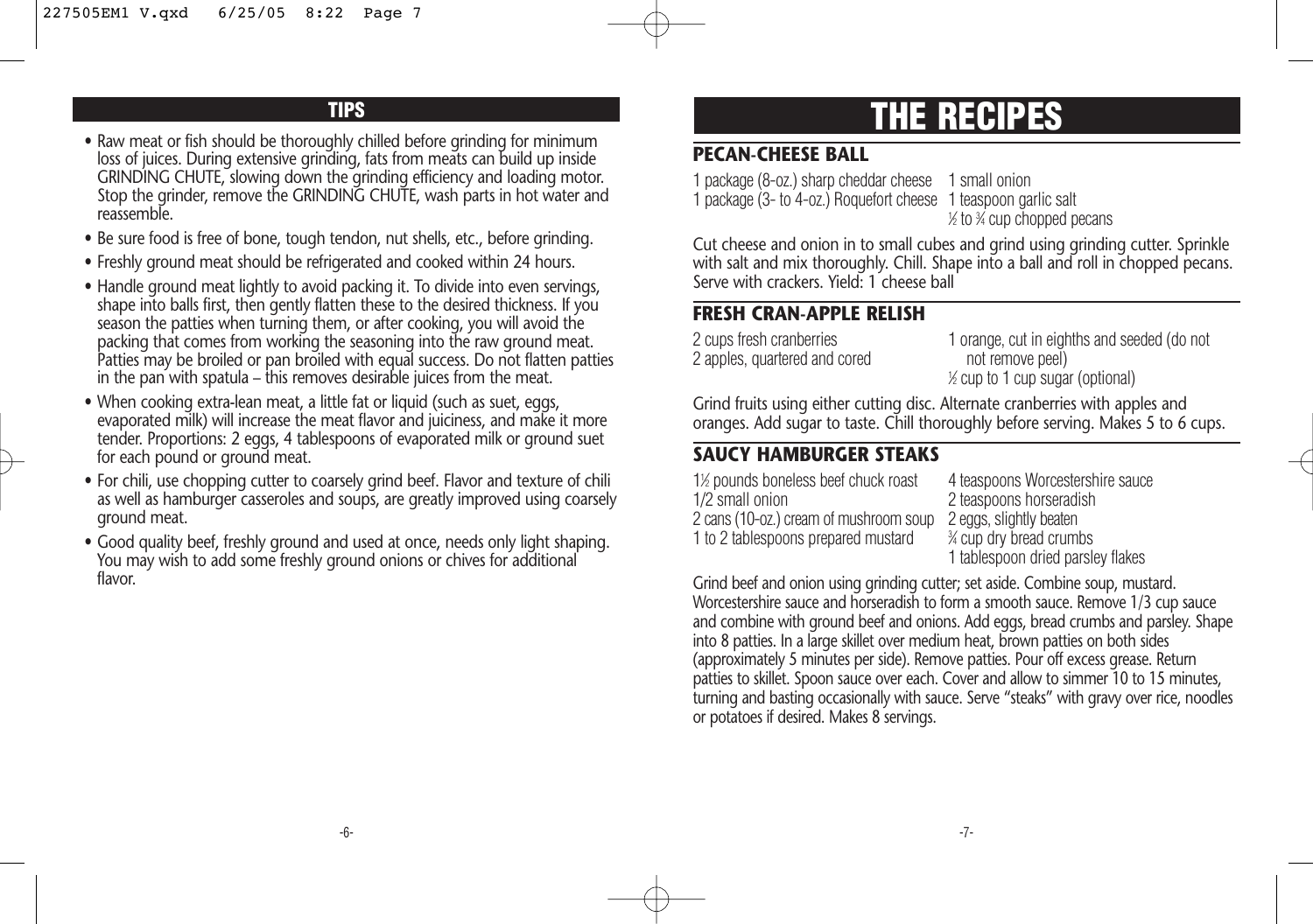## **CHEESY MEATLOAF**

4 slices fresh bread<br>
2 nounds boneless beef chuck roast<br>
1 clove garlic, minced 2 pounds boneless beef chuck roast  $\frac{1}{2}$  cup tomato juice 2 eggs, beaten 1 tablespoon dried parsley <sup>1</sup>

⁄2 teaspoon dried oregano 8 thin slices, cooked ham ⁄2 cups (6-oz.) shredded mozzarella cheese ⁄2 cup chili sauce

Grind bread using grinding cutter. Grind beef using grinding cutter. Combine ground beef and bread crumbs with tomato juice, eggs, parsley flakes, oregano and garlic. Pat out mixture on waxed paper into a rectangle as for a jelly roll. Layer ham slices on top and sprinkle with cheese. Roll up and place seam side down in a lightly greased 9 x 13-inch baking pan. Bake at 350° F for 1 hour. Pour chili sauce over top of meatloaf. Bake 15 minutes. Makes 8 servings.

#### **MEXICAN SALSA**

1 medium onion, cut into pieces 1 clove garlic 4 medium tomatoes,<br>cut into small pieces

⁄2 teaspoon salt 1 tablespoon vegetable oil 1 tablespoon chili powder (optional)

Grind onion, tomatoes and garlic, using chopping cutter. In saucepan, combine tomato mixture with remaining ingredients. Cook and stir over medium heat 10 minutes or until sauce is slightly thickened.

## **HOW TO USE YOUR SAUSAGE STUFFER**



#### **TO ATTACH SAUSAGE STUFFER**

- 1. Insert feed screw into GRINDING CHUTE.
- 2. Slide spring over SHAFT and into end of FEED SCREW.
- 3. Place ROTARY KNIFE so that the sharp edge is next to the CHOPPING CUTTER DISC.
- 4. Place SAUSAGE STUFFER through RING COLLAR. Screw RING COLLAR onto GRINDING CHUTE.
- 5. To place GRINDING CHUTE on power unit, insert GRINDING CHUTE at slight angle to the right and rotate it to the left into an upright position.

#### **TO PREPARE MEATS AND CASINGS**

1. To make link sausages, you will need casings (either natural or synthetic) which may be purchased from a wholesale meat market, pork butcher, or your local meat market. If purchased dry, casings should be soaked briefly in acidulated water (2 cups water to 1 tablespoon vinegar).